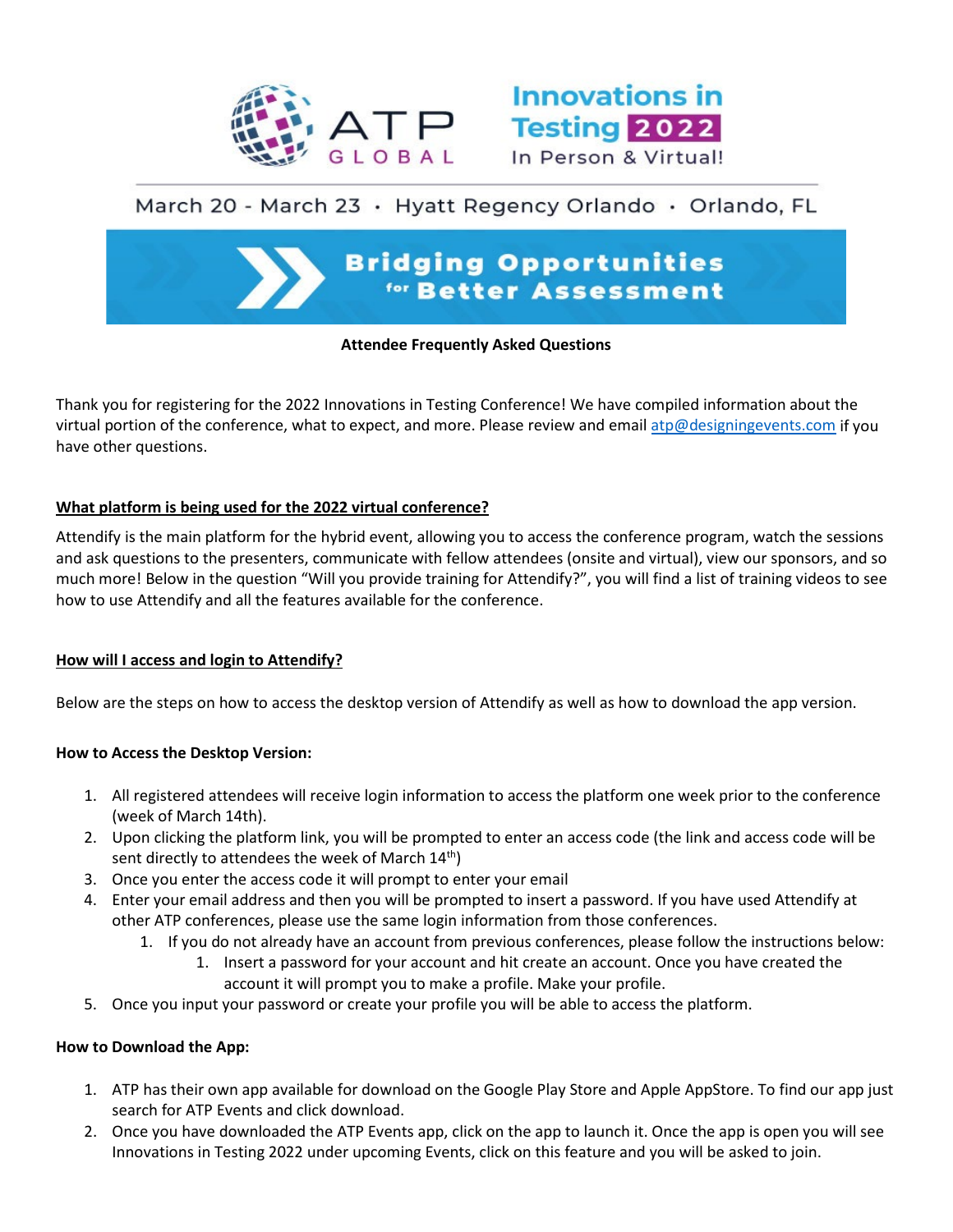- 3. Hit the Join button and enter the access code (the access code will be sent directly to attendees the week of March  $14<sup>th</sup>$ )
- 4. Once you have inputted the event code, enter your email address and then you will be prompted to insert a password. If you have used Attendify at other ATP conferences, please use your login credentials from those.
	- 1. If you do not already have an account from previous conferences, please follow the instructions below: 1. Insert a password for your account and hit create an account. Once you have created the account it will prompt you to make a profile. Make your profile.
- 5. If you already have an account and have logged in, you will have access to the conference. If you are creating an account, after your account has been created you will be able to login to Attendify and access the conference app/platform.

We highly recommend for you to login to Attendify upon receiving the link to access the platform during the week of *March 14th before the conference. If you have any trouble logging into the platform, please email [atp@designingevents.com.](mailto:atp@designingevents.com)* 

# **Are the in-person sessions being recorded so I will have access to them even though I am attending the conference virtually?**

No, only certain sessions within the in-person program will be live-broadcasted and recorded. All of the keynote sessions will be live broadcasted, as well as recorded to be watched at a later time. You will be able to see a full list of live broadcasted sessions on the conference platform.

# **What browser should I use for the virtual conference?**

If you decide to use the desktop version, we strongly recommend using Google Chrome, Mozilla Firefox, or Safari.

# **Can I use my mobile phone?**

Yes, if you are attending the conference, you can download the app and use your mobile phone to access the conference and participate in the sessions and engage with other attendees.

# **How do I access the schedule and watch the conference sessions?**

In Attendify, navigate to the schedule tab, then select schedule. This will show all sessions for the conference. To watch a session, click on the session you would like to view. You will then see a countdown in the middle of the page for all sessions that will be streamed (Panel Discussions, Presentations, General Sessions, Debates, and Demos). Once the session is live, the countdown will expire, and the session will be viewable**.**

If you are trying to join a Peas in a Pod Discussion or Workshop, you will see the Zoom options to join the meeting in the middle of the session information page. Select "Open in Zoom App" This will take you into the Zoom Meeting. Do not select Join Here as this option will not have full Zoom Meeting functionality. *Note – If you are using Safari, you will only see the option "Open in Zoom App".* See below for image of what this option will look like for these sessions.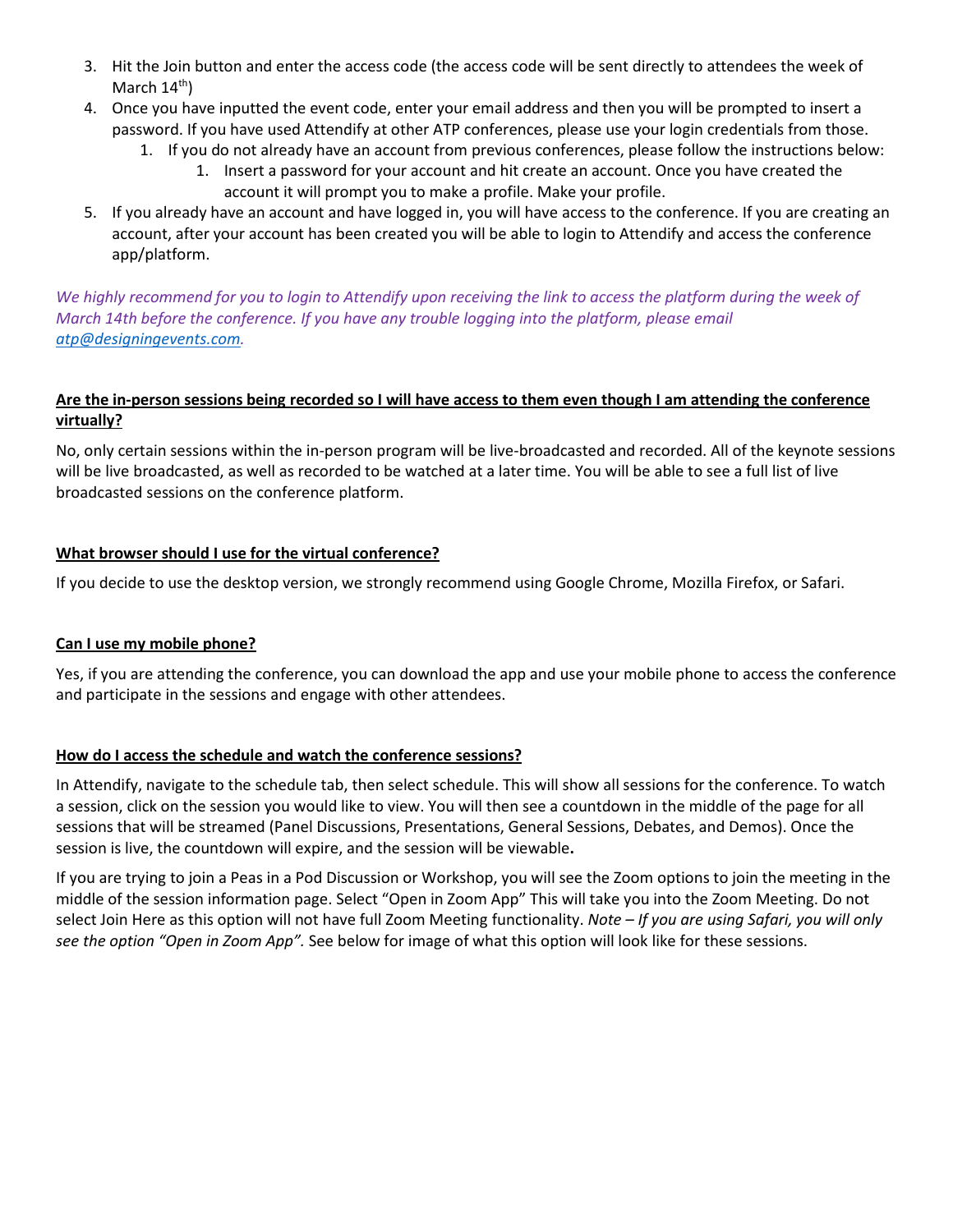

## **Can I ask questions during the sessions?**

Yes, each session will have a chat feature where you can ask questions to the presenters and chat with other attendees who are watching that particular session.

#### **What features does Attendify have?**

We have created training videos that will show you the features Attendify will have and how to use them. You will find a list of these videos in the below question, "**Will you provide training for Attendify?".** 

#### **Will there be training for Attendify?**

We have training videos attendees can watch to learn more about Attendify and how it works. You can find a list of those training videos below.

| <b>Creating an Account</b> | Schedule               |
|----------------------------|------------------------|
| Creating a profile         | <b>Speakers</b>        |
| <b>Help Desk</b>           | <b>Sponsors</b>        |
| <b>Town Hall</b>           | <b>Messages</b>        |
| <b>Welcome Feature</b>     | <b>Notifications</b>   |
| <b>Activity Stream</b>     | <b>Conference Site</b> |

 [Community Feature](http://innovationsintesting.org/video-attendee-community-feature.aspx)

#### **Can I interact with other attendees via the conference platform?**

Yes, you can engage with speakers, sponsors, and attendees in the conference platform. You will be able to private message any speaker or attendee, start group chats via the conference app, engage with all attendees, speakers, and sponsors via the activity stream, join in on a conversation on one of the channels available via the conference app, and more! See the question above, "Will there be training for Attendify before the conference?" to see the list of training videos to learn more about these features and how to use the conference platform.

#### **How will I be able to network during the virtual conference?**